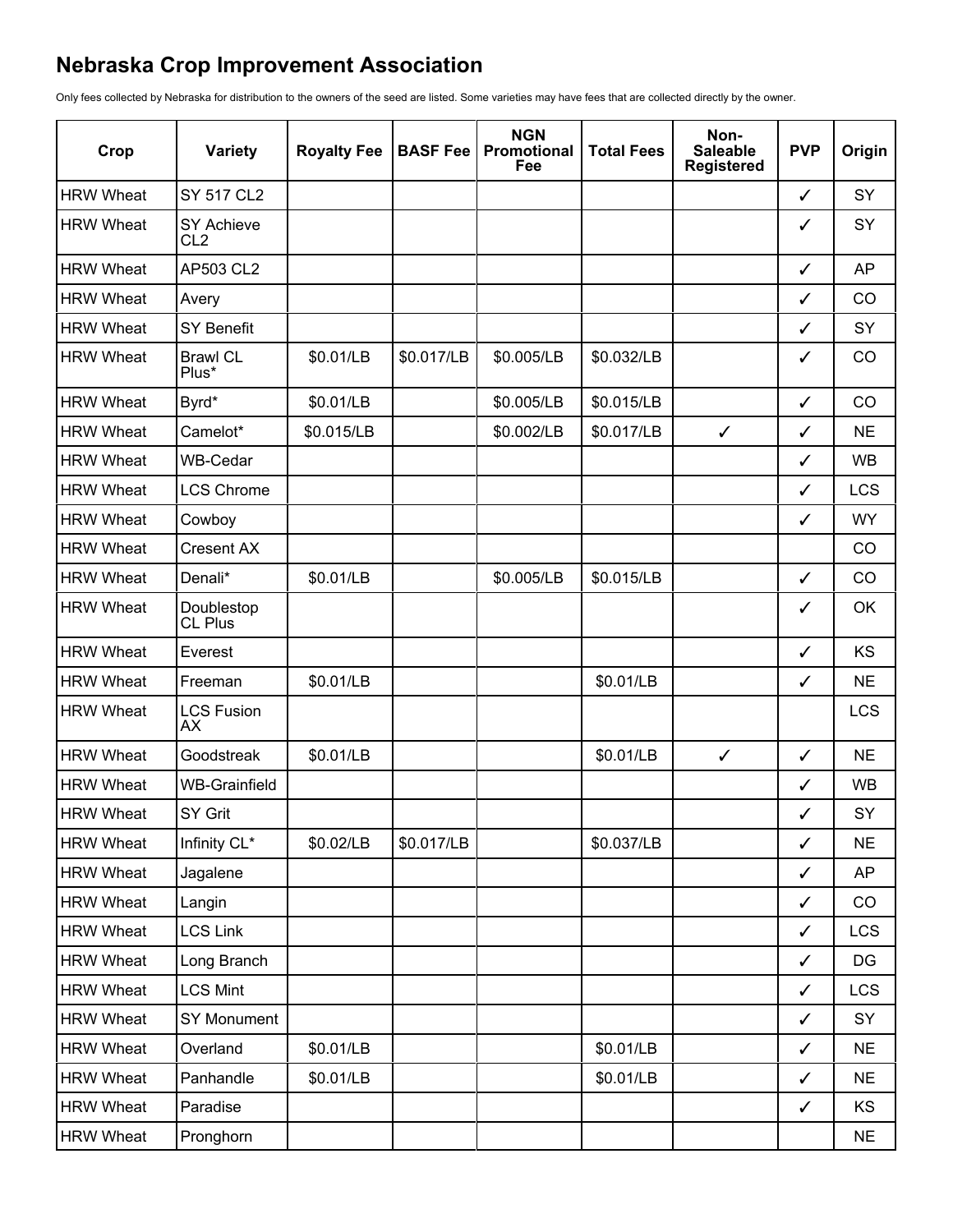| Crop             | <b>Variety</b>     | <b>Royalty Fee</b> | <b>BASF Fee</b> | <b>NGN</b><br>Promotional<br>Fee | <b>Total Fees</b> | Non-<br><b>Saleable</b><br><b>Registered</b> | <b>PVP</b>   | Origin     |
|------------------|--------------------|--------------------|-----------------|----------------------------------|-------------------|----------------------------------------------|--------------|------------|
| <b>HRW Wheat</b> | <b>LCS Revere</b>  |                    |                 |                                  |                   |                                              | $\checkmark$ | <b>LCS</b> |
| <b>HRW Wheat</b> | Robidoux           | \$0.01/LB          |                 |                                  | \$0.01/LB         |                                              | ✓            | <b>NE</b>  |
| <b>HRW Wheat</b> | SY Rugged          |                    |                 |                                  |                   |                                              | ✓            | SY         |
| <b>HRW Wheat</b> | Ruth               |                    |                 |                                  |                   |                                              | ✓            | <b>NE</b>  |
| <b>HRW Wheat</b> | Settler CL*        | \$0.02/LB          | \$0.017/LB      |                                  | \$0.037/LB        |                                              | ✓            | <b>NE</b>  |
| <b>HRW Wheat</b> | Spur               |                    |                 |                                  |                   |                                              | ✓            | <b>WB</b>  |
| <b>HRW Wheat</b> | <b>SY Sunrise</b>  |                    |                 |                                  |                   |                                              | $\checkmark$ | SY         |
| <b>HRW Wheat</b> | T158               |                    |                 |                                  |                   |                                              |              | <b>LCS</b> |
| <b>HRW Wheat</b> | <b>Tam 111</b>     |                    |                 |                                  |                   |                                              | $\checkmark$ | <b>TX</b>  |
| <b>HRW Wheat</b> | <b>LCS Valiant</b> |                    |                 |                                  |                   |                                              |              | <b>LCS</b> |
| <b>HRW Wheat</b> | WB4269             |                    |                 |                                  |                   |                                              | $\checkmark$ | <b>WB</b>  |
| <b>HRW Wheat</b> | WB4303             |                    |                 |                                  |                   |                                              | $\checkmark$ | <b>WB</b>  |
| <b>HRW Wheat</b> | <b>WB4458</b>      |                    |                 |                                  |                   |                                              | ✓            | <b>WB</b>  |
| <b>HRW Wheat</b> | WB4462             |                    |                 |                                  |                   |                                              | ✓            | <b>WB</b>  |
| <b>HRW Wheat</b> | WB4595             |                    |                 |                                  |                   |                                              | $\checkmark$ | <b>WB</b>  |
| <b>HRW Wheat</b> | WB4721             |                    |                 |                                  |                   |                                              | $\checkmark$ | <b>WB</b>  |
| <b>HRW Wheat</b> | Wesley             |                    |                 |                                  |                   | $\checkmark$                                 |              | <b>NE</b>  |
| <b>HRW Wheat</b> | Whistler           |                    |                 |                                  |                   |                                              |              | CO         |
| <b>HRW Wheat</b> | Winterhawk         |                    |                 |                                  |                   |                                              | $\checkmark$ | <b>WB</b>  |
| <b>HRW Wheat</b> | <b>SY Wolf</b>     |                    |                 |                                  |                   |                                              | ✓            | SY         |
| <b>HRW Wheat</b> | Zenda              |                    |                 |                                  |                   |                                              | ✓            | KS         |
|                  |                    |                    |                 |                                  |                   |                                              |              |            |
| <b>HRS Wheat</b> | Traverse           | \$0.005/LB         |                 |                                  | \$0.005/LB        |                                              | $\checkmark$ | <b>ND</b>  |
| <b>HWW Wheat</b> | Antelope           |                    |                 |                                  |                   |                                              |              | <b>NE</b>  |
| <b>HWW Wheat</b> | Antero             | \$0.01/LB          |                 | \$0.005/LB                       | \$0.015/LB        |                                              | $\checkmark$ | CO         |
| <b>HWW Wheat</b> | AP401CL            |                    |                 |                                  |                   |                                              | $\checkmark$ | AP         |
| <b>HWW Wheat</b> | Arrowsmith         |                    |                 |                                  |                   |                                              |              | <b>NE</b>  |
| <b>HWW Wheat</b> | NuDakota           |                    |                 |                                  |                   |                                              | $\checkmark$ | <b>AP</b>  |
| <b>HWW Wheat</b> | <b>NuGrain</b>     |                    |                 |                                  |                   |                                              | $\checkmark$ | <b>AP</b>  |
|                  |                    |                    |                 |                                  |                   |                                              |              |            |
| <b>Barley</b>    | Stellar-ND         | \$0.015625<br>/LB  |                 |                                  | \$0.015625<br>/LB |                                              | $\checkmark$ | <b>ND</b>  |
|                  |                    |                    |                 |                                  |                   |                                              |              |            |
| Oats             | Beach              | \$0.009375<br>/LB  |                 |                                  | \$0.009375<br>/LB |                                              | $\checkmark$ | <b>ND</b>  |
| Oats             | Colt               | \$0.009375<br>/LB  |                 |                                  | \$0.009375<br>/LB |                                              | $\checkmark$ | SD         |